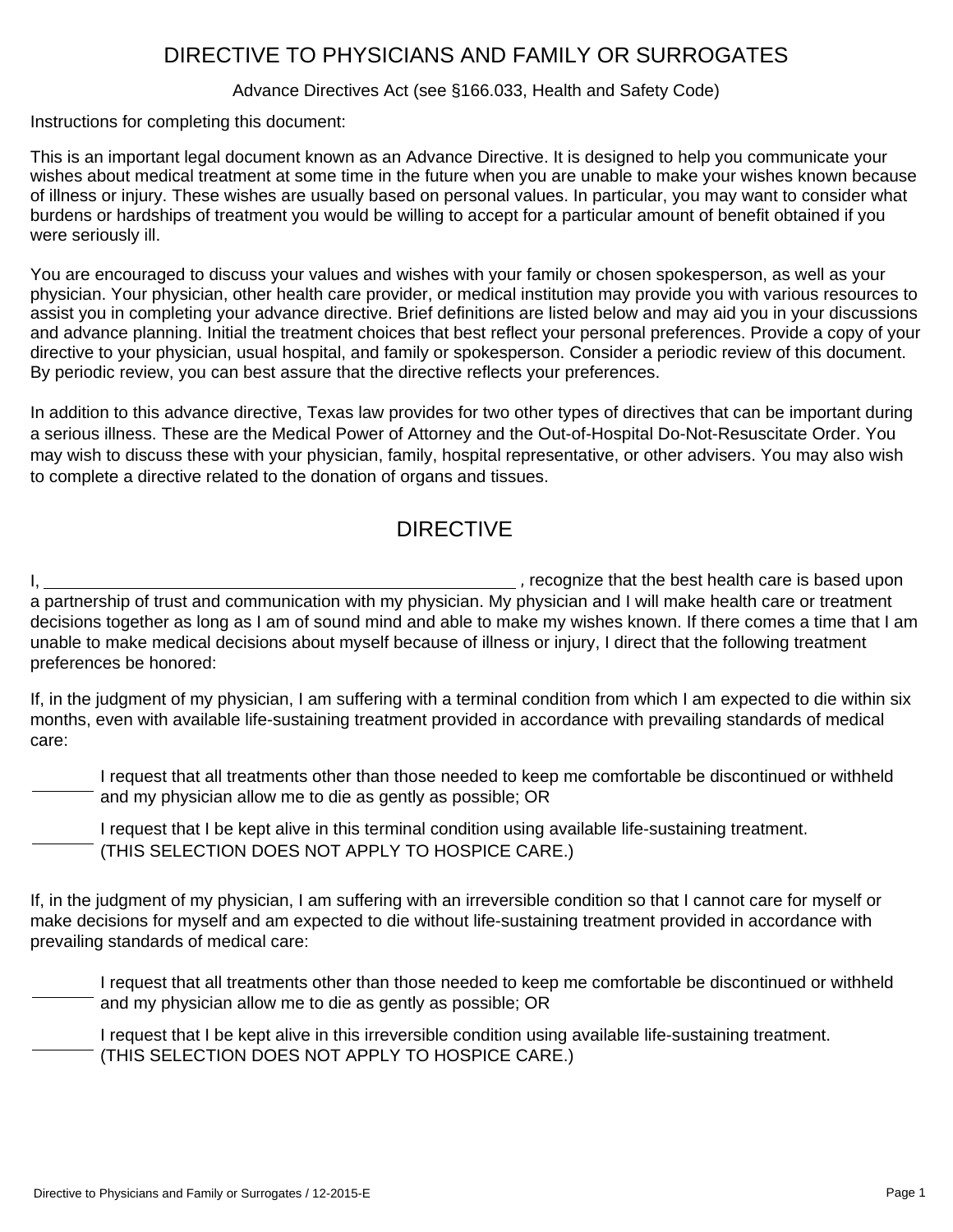Additional requests: (After discussion with your physician, you may wish to consider listing particular treatments in this space that you do or do not want in specific circumstances, such as artificially administered nutrition and hydration, intravenous antibiotics, etc. Be sure to state whether you do or do not want the particular treatment.)

After signing this directive, if my representative or I elect hospice care, I understand and agree that only those treatments needed to keep me comfortable would be provided and I would not be given available life-sustaining treatments.

If I do **not** have a Medical Power of Attorney, and I am unable to make my wishes known, I designate the following person(s) to make health care or treatment decisions with my physician compatible with my personal values:

1. 2.

### **(If a Medical Power of Attorney has been executed, then an agent already has been named and you should not list additional names in this document.)**

If the above persons are not available, or if I have not designated a spokesperson, I understand that a spokesperson will be chosen for me following standards specified in the laws of Texas.

If, in the judgment of my physician, my death is imminent within minutes to hours, even with the use of all available medical treatment provided within the prevailing standard of care, I acknowledge that all treatments may be withheld or removed except those needed to maintain my comfort. I understand that under Texas law this directive has no effect if I have been diagnosed as pregnant. This directive will remain in effect until I revoke it. No other person may do so.

Signed Contact Contact Contact Contact Contact Contact Contact Contact Contact Contact Contact Contact Contact Contact Contact Contact Contact Contact Contact Contact Contact Contact Contact Contact Contact Contact Contact

City, County, State of Residence

Two competent adult witnesses must sign below, acknowledging the signature of the declarant. The witness designated as **Witness 1** may not be a person designated to make a health care or treatment decision for the patient and may not be related to the patient by blood or marriage. This witness may not be entitled to any part of the estate and may not have a claim against the estate of the patient. This witness may not be the attending physician or an employee of the attending physician. If this witness is an employee of a health care facility in which the patient is being cared for, this witness may not be involved in providing direct patient care to the patient. This witness may not be an officer, director, partner, or business office employee of a health care facility in which the patient is being cared for or of any parent organization of the health care facility.

Witness 1 Witness 2